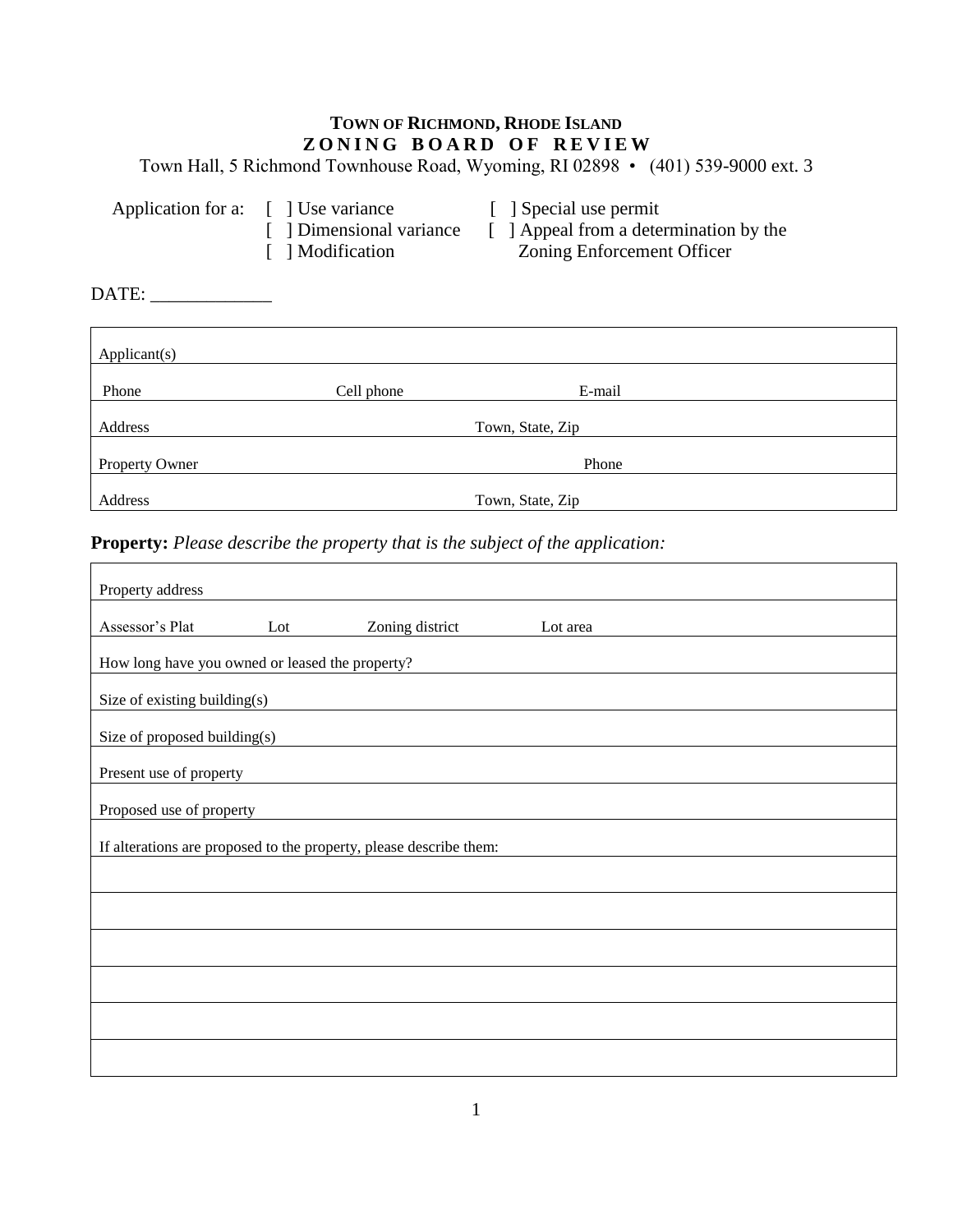**Relief sought:** *Please describe what you are asking the Zoning Board of Review to do.*

| Has the Building Official refused to issue a permit?<br>What date?                      |  |  |
|-----------------------------------------------------------------------------------------|--|--|
| Has the Zoning Enforcement Officer issued a violation notice?<br>What date?             |  |  |
| What sections of the Zoning Ordinance apply to this application?                        |  |  |
|                                                                                         |  |  |
|                                                                                         |  |  |
| Please explain what relief from the ordinance requirements you are requesting, and why: |  |  |
|                                                                                         |  |  |
|                                                                                         |  |  |
|                                                                                         |  |  |
|                                                                                         |  |  |

## **If you are requesting a dimensional variance, please complete this section:**

|                   | Circle the<br>corresponding<br>direction at your<br>property | Setbacks and dimensions<br>required in the zoning<br>district (Sec. 18.20.010)<br>and Sec. 18.20.020) | Existing setbacks and<br>dimensions at your<br>property | Proposed setbacks<br>and dimensions at<br>your property |
|-------------------|--------------------------------------------------------------|-------------------------------------------------------------------------------------------------------|---------------------------------------------------------|---------------------------------------------------------|
|                   |                                                              |                                                                                                       |                                                         |                                                         |
| <b>FRONT</b>      | N S E W                                                      |                                                                                                       |                                                         |                                                         |
| <b>RIGHT SIDE</b> | N S E W                                                      |                                                                                                       |                                                         |                                                         |
| LEFT SIDE         | E W<br>N<br>S                                                |                                                                                                       |                                                         |                                                         |
| <b>REAR</b>       | E W<br>N S                                                   |                                                                                                       |                                                         |                                                         |
| <b>HEIGHT</b>     |                                                              |                                                                                                       |                                                         |                                                         |
| LOT COVERAGE %    |                                                              |                                                                                                       |                                                         |                                                         |

I am requesting the following dimensional variances:

| <b>FRONT</b>      |  |
|-------------------|--|
| <b>RIGHT SIDE</b> |  |
| <b>LEFT SIDE</b>  |  |
| <b>REAR</b>       |  |
| <b>HEIGHT</b>     |  |
| LOT COVERAGE %    |  |

**Signature:** I hereby attest that the information contained in this application is true to the best of my knowledge. I hereby give permission to the Zoning Enforcement Officer and the Zoning Board of Review to enter the property for the purpose of viewing it. I acknowledge that if the application is denied and I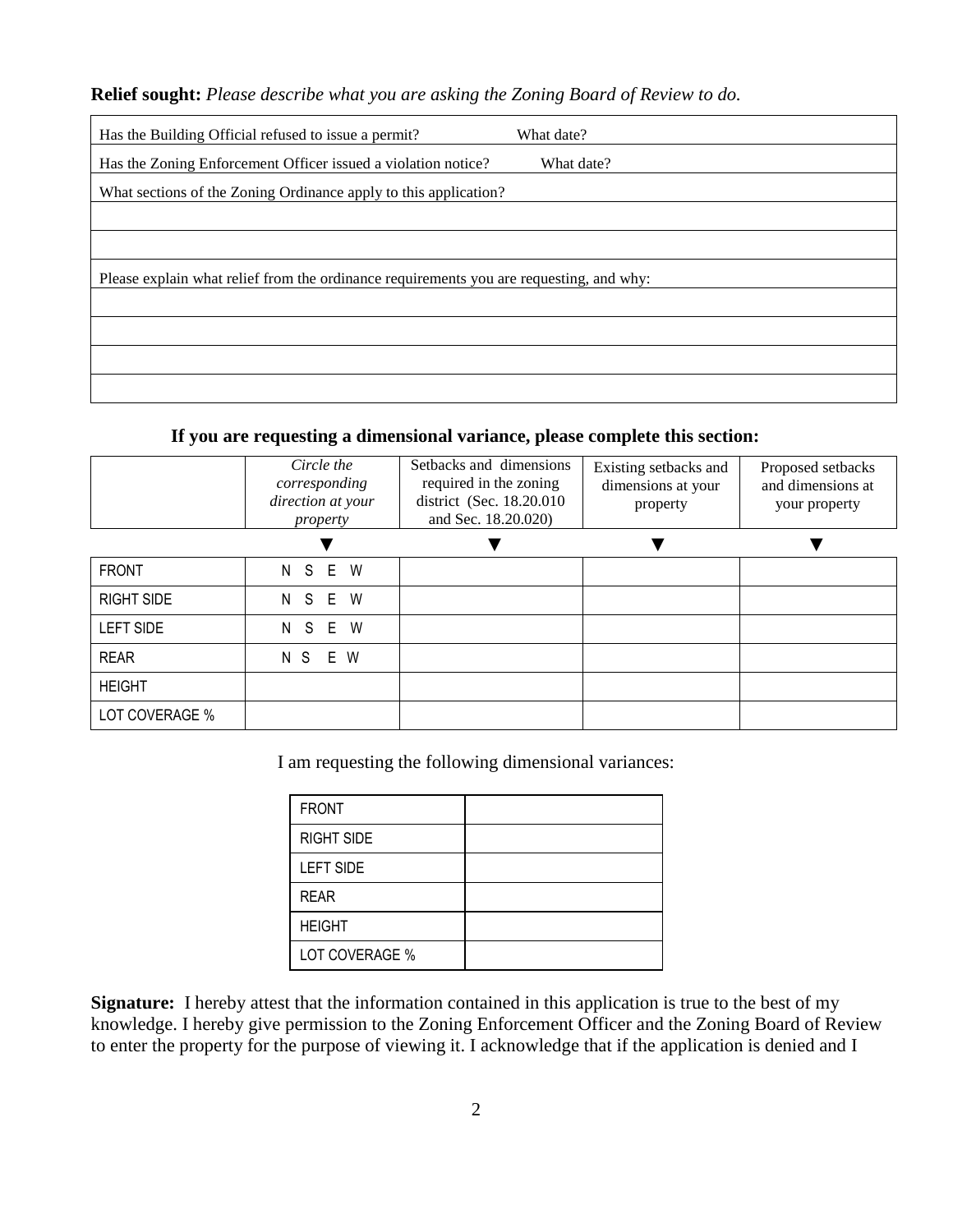wish to appeal that decision, I will be responsible for ordering and paying for a transcript of the public hearing.

Signature of Applicant

Signature of property owner, if not applicant (required) Name, Address, Phone of Applicant's Attorney:

Name, Address, Phone

of Applicant's Surveyor or Engineer:

**APPLICATION CHECKLIST:** An **original** and **ten copies** of the following items, with the copies no larger than 11 by 17 inches, must be filed:

- 1. This application form. All relief requested for a single property may be included on the same application form.
- 2. An accurate site plan, drawn to scale, showing:
	- \_\_ the plat and lot number
	- \_\_ zoning district
	- \_\_ graphic scale
	- \_\_ north arrow
	- \_\_ names of streets
	- \_\_ lot dimensions
	- \_\_ location of existing and proposed structures or improvements
	- \_\_ distances from existing and proposed structures to lot lines
	- \_\_ location of wells and septic systems
	- \_\_ location of parking area or landscaping

If the application involves construction of a structure or expansion of a structure, the site plan:

- Must show the location on the site of freshwater wetlands and wetland buffers, and
- **Must be prepared by a registered professional engineer or registered land surveyor***.*

The original may be any size; the ten copies may be no larger than 11 by 17 inches. At the request of an applicant, the Board may waive any of the details that must appear on a site plan. A waiver must be requested in writing, and must be considered at a Board meeting that takes place before the date on which the public hearing is scheduled. The Board has the right to request that the applicant provide additional information.

3. If the proposed construction requires installation, repair, relocation, or upgrading of an Onsite Wastewater Treatment System (OWTS), or a change of use permit, a copy of the application to the R.I. Department of Environmental Management must be submitted.